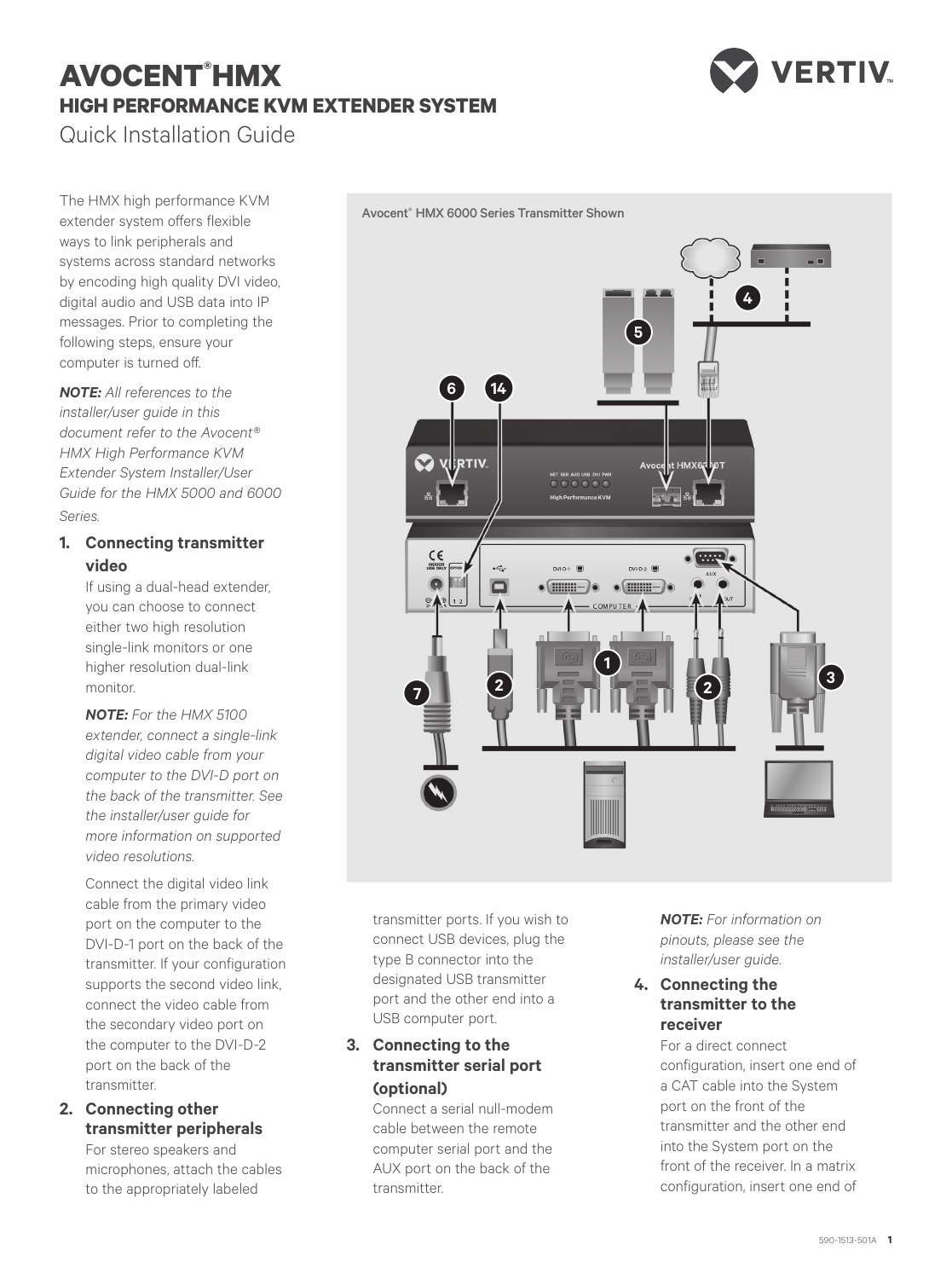#### **AVOCENT® HMX HIGH PERFORMANCE KVM EXTENDER SYSTEM**

Quick Installation Guide

**VERTIV** 



the CAT cable into the transmitter System port and the other end into an appropriate Gigabit Ethernet switch port. Repeat this process with an additional CAT cable on the receiver.

*NOTE: All references to CAT cables include CAT 5, 5e, 6 or 7.*

#### **5. Connecting the Teaming port (optional)**

For improved video quality or increased bandwidth, the Teaming port can be used in conjunction with the System port. Insert a fiber channel or active copper SFP module into the Teaming port on the front of the transmitter. Connect the applicable fiber optic links or CAT cables into the module, then insert the other end into the appropriate ports on the Gigabit Ethernet switch.

*NOTE: If the switch is over 100 meters away from the transmitter, the Teaming port should be set up within the configuration utility as the default to replace the System port. Also, the Teaming functionality is not supported if you are using fiber connections more than 100 meters in length.*

## **6. Connecting the transmitter Management or VNC port**

If the HMX 5200 or 6200 extenders are operating in a direct connect configuration, the configuration utility can be accessed via the Management port. Connect one end of a CAT cable to the port on the front of the transmitter and the other end directly to your computer Ethernet port.

This same port on an HMX 6210T transmitter is a VNC port that transmits low-bandwidth video output to authorized remote viewers.



Connect one end of a CAT cable to the VNC port on the front of the transmitter and connect the other end to an Ethernet switch.

*NOTE: See the installer/user guide for further information on these ports and the configuration utility.*

#### **7. Connecting transmitter power**

Assemble the power adaptor and the power cord. Insert one end of the power cord into the transmitter and plug the other end into an appropriate power source.

## **8. Connecting receiver video**

If using a dual-head extender, you can choose to connect either two high resolution single-link monitors or one higher resolution dual-link monitor. Connect the digital video link cable from the primary video port on the computer to the DVI-D-1 port on the back of the receiver. If your configuration supports the second video link, connect the video cable from the secondary video port on the computer to the DVI-D-2 port on the back of the receiver.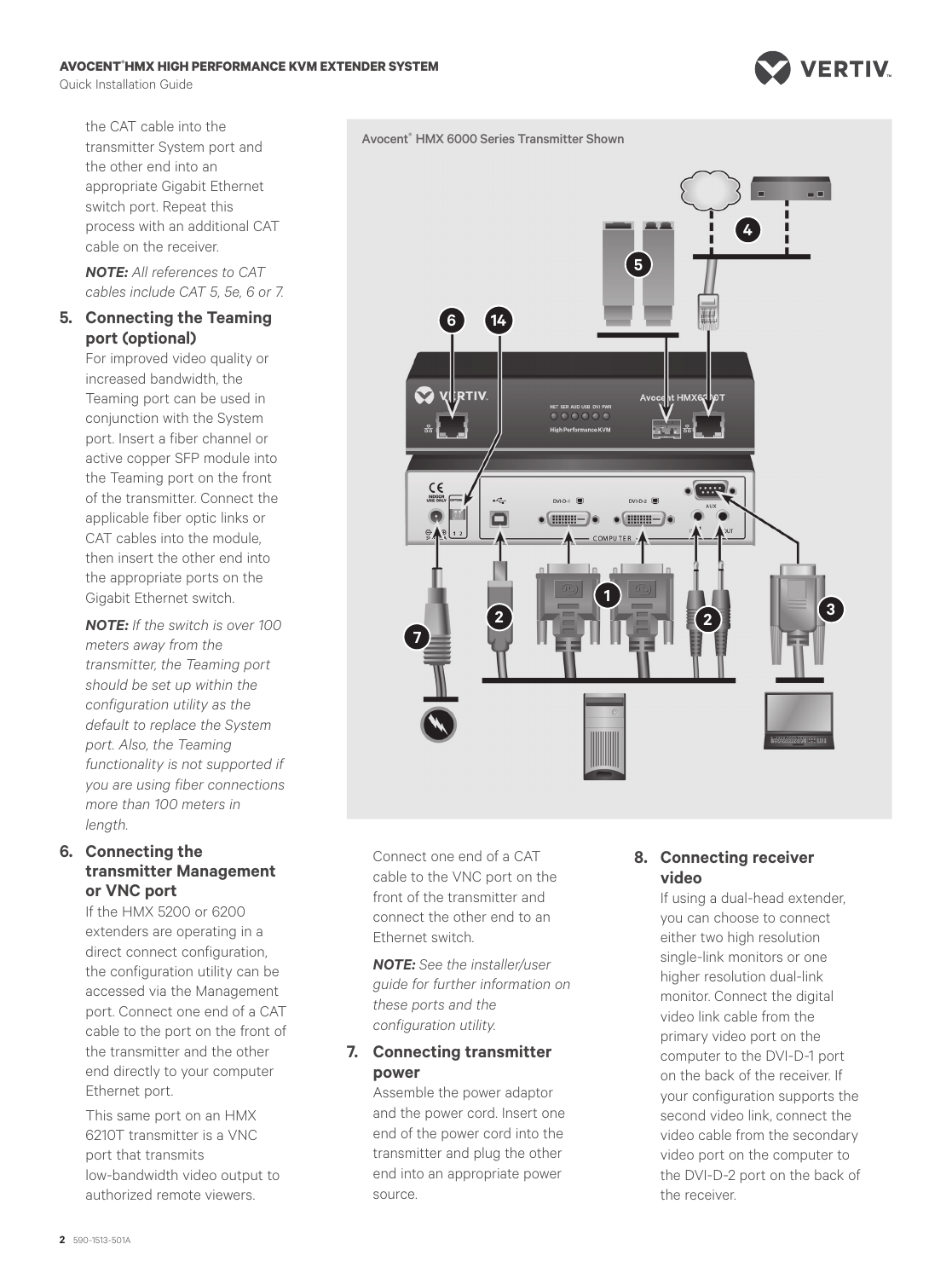#### **AVOCENT® HMX HIGH PERFORMANCE KVM EXTENDER SYSTEM**

Quick Installation Guide



#### **9. Connecting other receiver peripherals**

For stereo speakers and microphones, attach the cables to the appropriately labeled transmitter ports. Connect the keyboard, mouse and any other USB devices by plugging one end of the USB connector into the designated receiver port and the other end into a USB computer port.

## **10. Connecting to the receiver serial port**

Connect a serial null-modem cable between the AUX port on the back of the receiver and the local computer serial port.

*NOTE: For information on pinouts, please see the installer/user guide.*

#### **11. Connecting the receiver Teaming port (optional)**

Insert a fiber channel or active copper SFP module into the Teaming port on the front of the receiver. Connect the applicable fiber optic links or CAT cables into the module, then insert the other end into the appropriate ports on the Gigabit Ethernet switch.

*NOTE: If the switch is over 100 meters away from the transmitter, the Teaming port should be set up within the configuration utility as the default to replace the System port. Also, the Teaming functionality is not supported if you are using fiber connections more than 100 meters in length.*



# **12. Connecting the receiver Management port**

If the HMX 5200 or 6200 extenders are operating in a direct connect configuration, connect one end of a CAT cable to the port on the front of the transmitter and the other end directly to your computer Ethernet port.

## **13. Connecting receiver power**

Assemble the power adaptor and the power cord. Insert one end of the power cord into the receiver and plug the other end into an appropriate power source.

#### **14. Powering the extender system**

On the transmitter and receiver back panels, ensure that both Option switches are in the "up/ off" position. Turn on the transmitter prior to turning on the remote computer. Then, turn on the receiver.